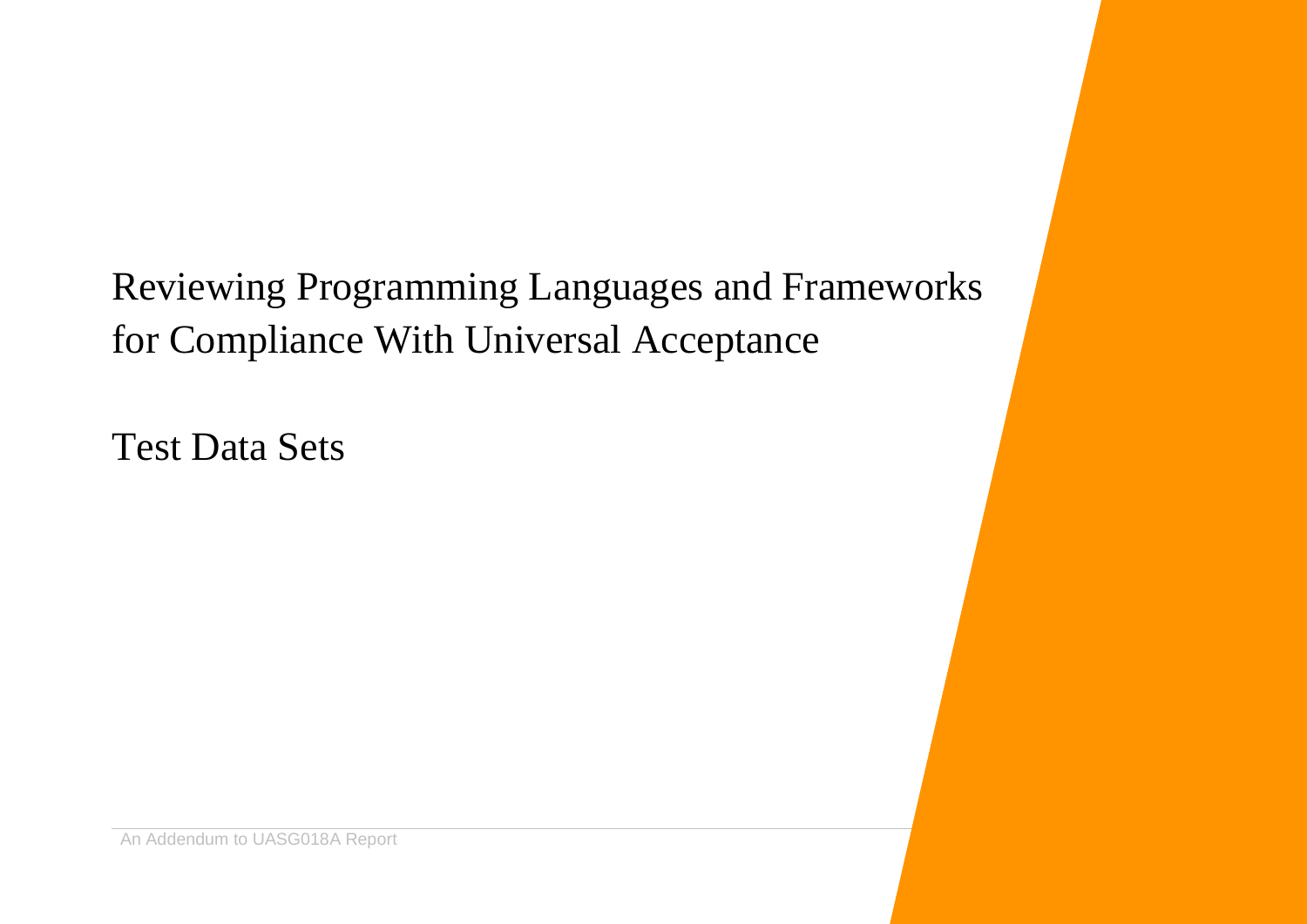# Table of contents

| <b>Preamble</b>                                                       | 3  |
|-----------------------------------------------------------------------|----|
| <b>Requirements for test data sets</b>                                | 3  |
| Test Data Sets                                                        | 4  |
| Low-level functions                                                   | 4  |
| IDNA2008 - Convert Unicode domain name to ASCII lookup form<br>L-U2A: | 4  |
| L-A2U: IDNA2008 - Convert ASCII domain name to Unicode                | 8  |
| High-level functions                                                  | 9  |
| H-DNS: Domain name - syntactic check                                  | 9  |
| H-ES: Email address - syntactic check                                 | 10 |
| H-ID: Identifier - Identifier lookup                                  | 12 |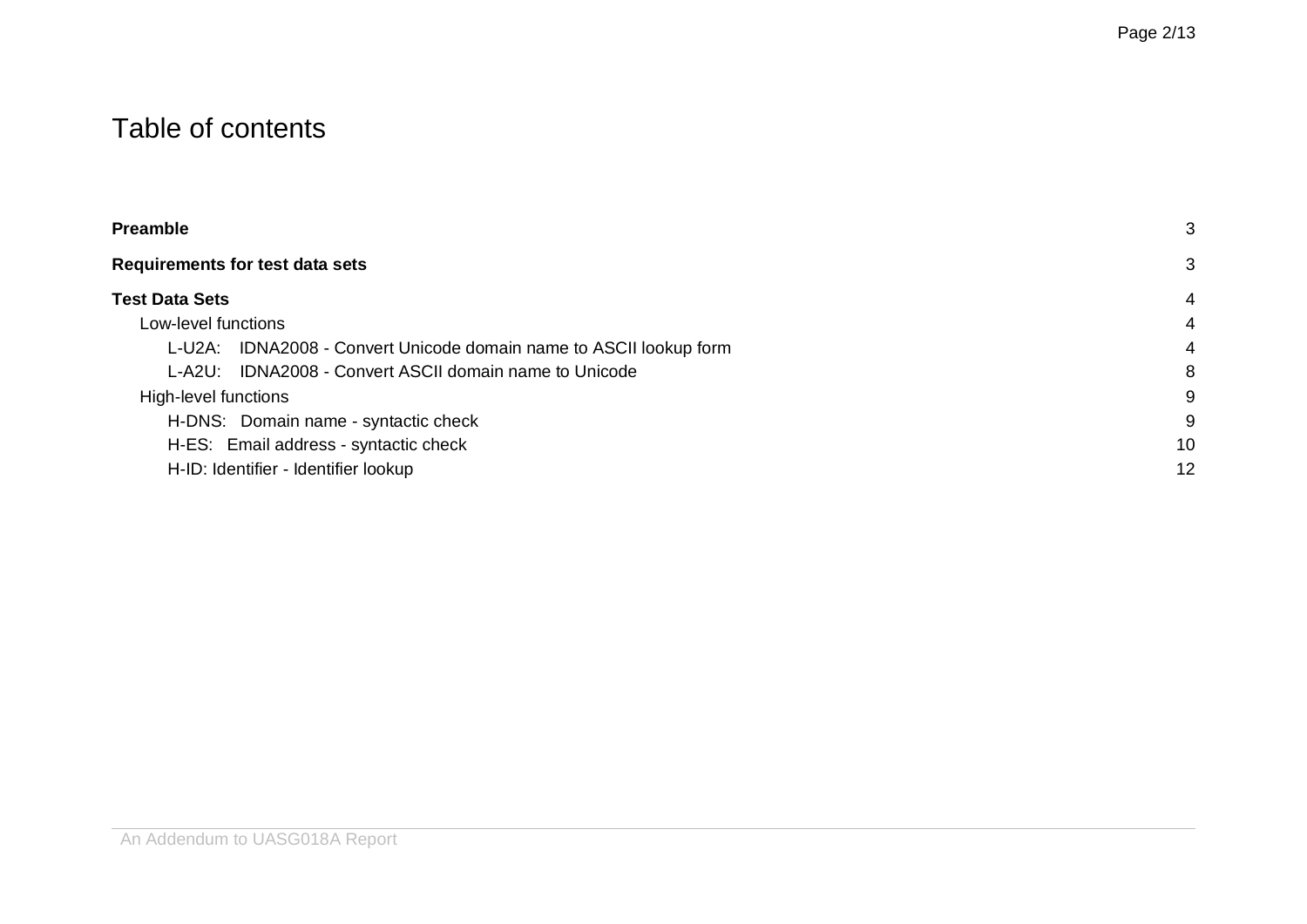### <span id="page-2-0"></span>Preamble

As noted in the main document, the sample test data given in the document at present is illustrative and deliberately incomplete. We recognise that practical experience of performing evaluations is necessary to guide the development of test data that will be of practical benefit in delivering useful evaluation results. This separate addendum document gives the design outline for test data sets for Universal Acceptance programming library assessment.

<span id="page-2-1"></span>As noted, sharing of the test data sets developed will be highly beneficial to this process.

## Requirements for test data sets

These tests are not designed to perform an exhaustive probe for all possible implementation problems in a library. Rather, the aim of the tests is to provide

- an indicator of the usefulness of the library;
- is the implementation generally correct, likely to be useful for most practical applications?
- are the common and some corner error cases correctly detected?

To that end, the tests are divided into *General* and *Specific* tests.

- *General* tests are tests that check overall common functionality works as expected; each test should be run several times with inputs reflecting cases likely to reflect real-world use, and each run counted as a different test result. To given a more concrete example, *general* domain name tests for Unicode base multilingual plane support should be run with input domain names from a variety of common scripts that might approximate expected real-world use, e.g. French, Chinese, Hindi, and Arabic. In this example, a single test will produce 4 test results.
- *Specific* tests check one particular piece of functionality works to specification; they have only the minimum input required to give an answer to the question posed by the test case. So, for example, a single instance of a domain with a Unicode combining mark as the first character is sufficient for test L-U2AS6 below. Similarly, some *specific* tests may in fact be covered by data from a *general* test; for example, test L-U2AS1 is likely to be covered by data for L-U2AG5. These test descriptions are included for completeness, but a test should be omitted, as it would be merely repeating an existing test.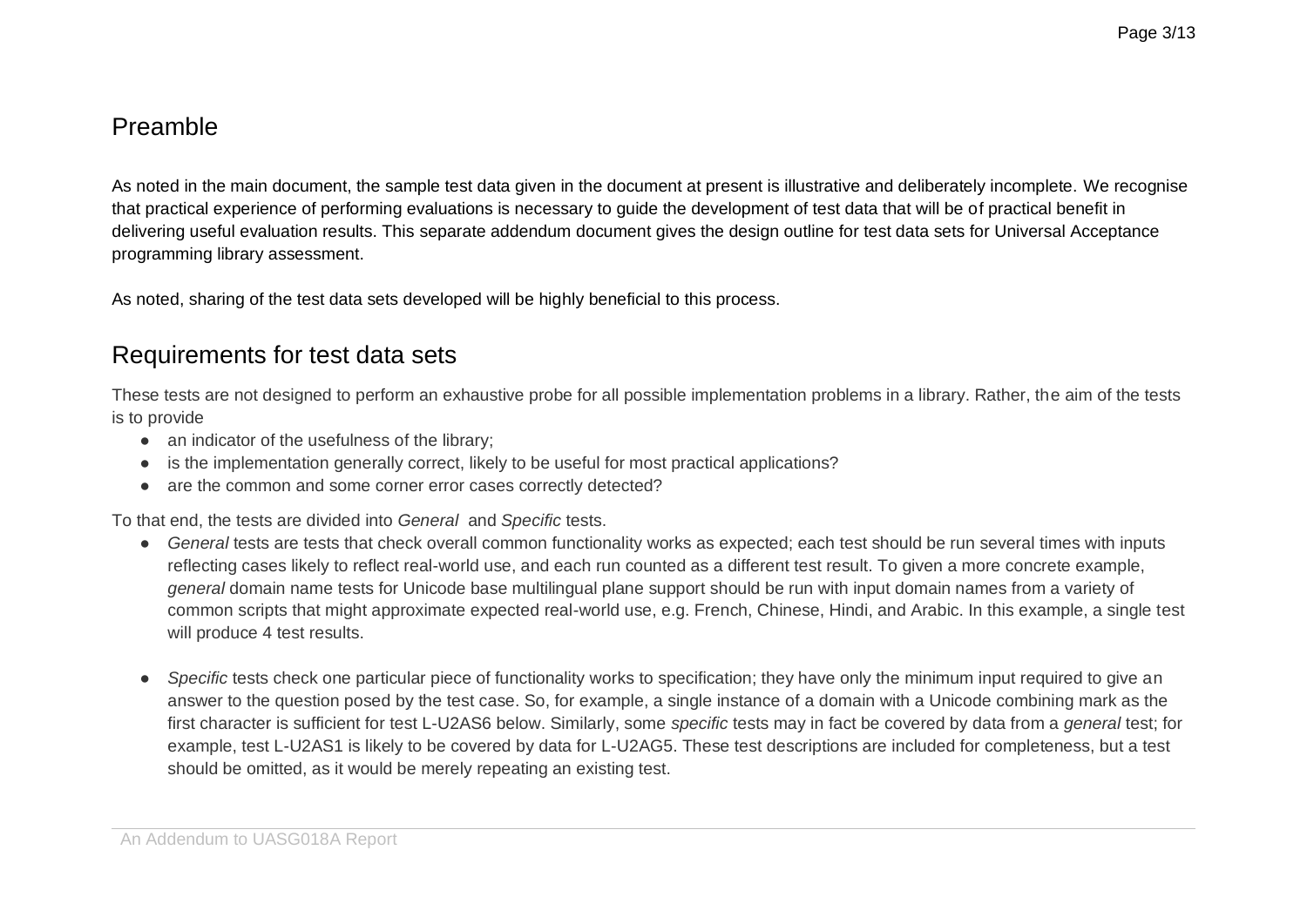The goal here is to ensure that the overall ratio of the tests passed to tests failed reflects the general usefulness and quality of the library.

# <span id="page-3-0"></span>Test Data Sets

The following sections specify the different tests for each category. Each test includes a reference to the standards document that specifies the behaviour the test is examining. There are several relevant standards, and they are not always completely consistent; hence the need for a reference to guide the reader wishing to trace the requirement back to its source.

A set of test data for the low-level (L-) functions based on this document is under development and is intended for use by developers when implementing the evaluation. The data is currently divided into *valid* (expected to convert without error) and *invalid* (expected to give an error). These can be conveniently viewed in PDF form<sup>1</sup> at [valid-domains](https://drive.google.com/open?id=0B25yu1KkIxYxZEg4Z1BYVFVYVlE) and [invalid-domains.](https://drive.google.com/open?id=0B25yu1KkIxYxM2pzUHZoQkxiNzg) The authoritative original data is available in UTF-8 text files [valid-domains.txt](https://drive.google.com/open?id=0B25yu1KkIxYxR1E4bnVJV19KczA) and [invalid-domains.txt.](https://drive.google.com/open?id=0B25yu1KkIxYxZHVLNjJSM3dnajg)

### <span id="page-3-1"></span>**Low-level functions**

For current data on UNASSIGNED, DISALLOWED, CONTEXTJ and CONTEXTO, see [this IANA page.](https://www.iana.org/assignments/idna-tables-6.3.0/idna-tables-6.3.0.xhtml)

A comprehensive set of test data for these functions is available from [the Unicode Consortium.](http://www.unicode.org/Public/idna/) As befits a comprehensive test set, it contains a large number of tests probing for implementation weaknesses in the more obscure areas of the standards, and so lacks the balance of tests required. However, it provides a fruitful source of raw test data.

<span id="page-3-2"></span>For these tests, labels complying with Bidi Rule (RFC5893) should be evaluated when relevant.

L-U2A: IDNA2008 - Convert Unicode domain name to ASCII lookup form

Convert a domain name in Unicode to ASCII using the process described in RFC5891 for domain name lookup.

*General* tests:

An Addendum to UASG018A Report

<sup>&</sup>lt;sup>1</sup> PDF is used to display test data due to problems correctly displaying Unicode from the supplementary multilingual plane in Google Docs.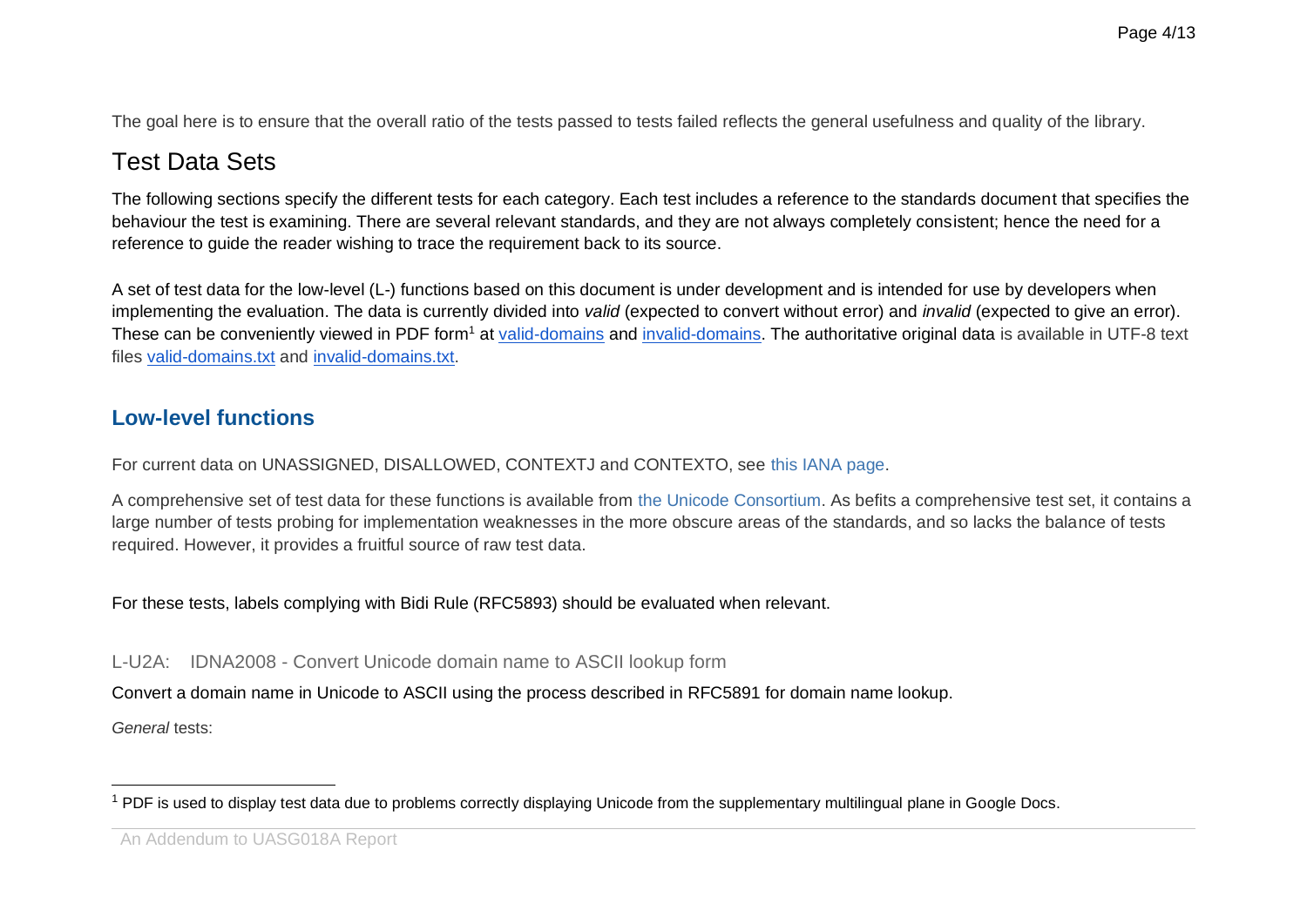| <b>Test ID</b> | Input: domain comprising the following, with expected ASCII<br>output                     | <b>Expected</b><br>error | <b>Test purpose</b>                              | <b>Reference</b> |
|----------------|-------------------------------------------------------------------------------------------|--------------------------|--------------------------------------------------|------------------|
| L-U2AG1        | <b>Plain ASCII</b>                                                                        | None                     | Verify that ASCII is passed<br>through unaltered | <b>RFC5891</b>   |
| L-U2AG2        | Plain ASCII with >3 char TLD                                                              | None                     | Verify long TLDs are handled                     | <b>RFC5891</b>   |
| L-U2AG3        | Permitted non-ASCII from Unicode base multilingual plane with<br><b>ASCII TLD</b>         | None                     | Verify basic Unicode support                     | <b>RFC5891</b>   |
| L-U2AG4        | Permitted non-ASCII TLD from Unicode base multilingual plane<br>with ASCII rest of domain | None                     | Verify basic Unicode support                     | <b>RFC5891</b>   |
| L-U2AG5        | Permitted non-ASCII from Unicode base multilingual plane - entire<br>domain               | None                     | Verify basic Unicode support                     | <b>RFC5891</b>   |
| L-U2AG6        | Permitted non-ASCII from Unicode supplementary multilingual<br>plane - entire domain      | None                     | Verify Unicode support for<br>higher planes      | <b>RFC5891</b>   |

*Specific* tests: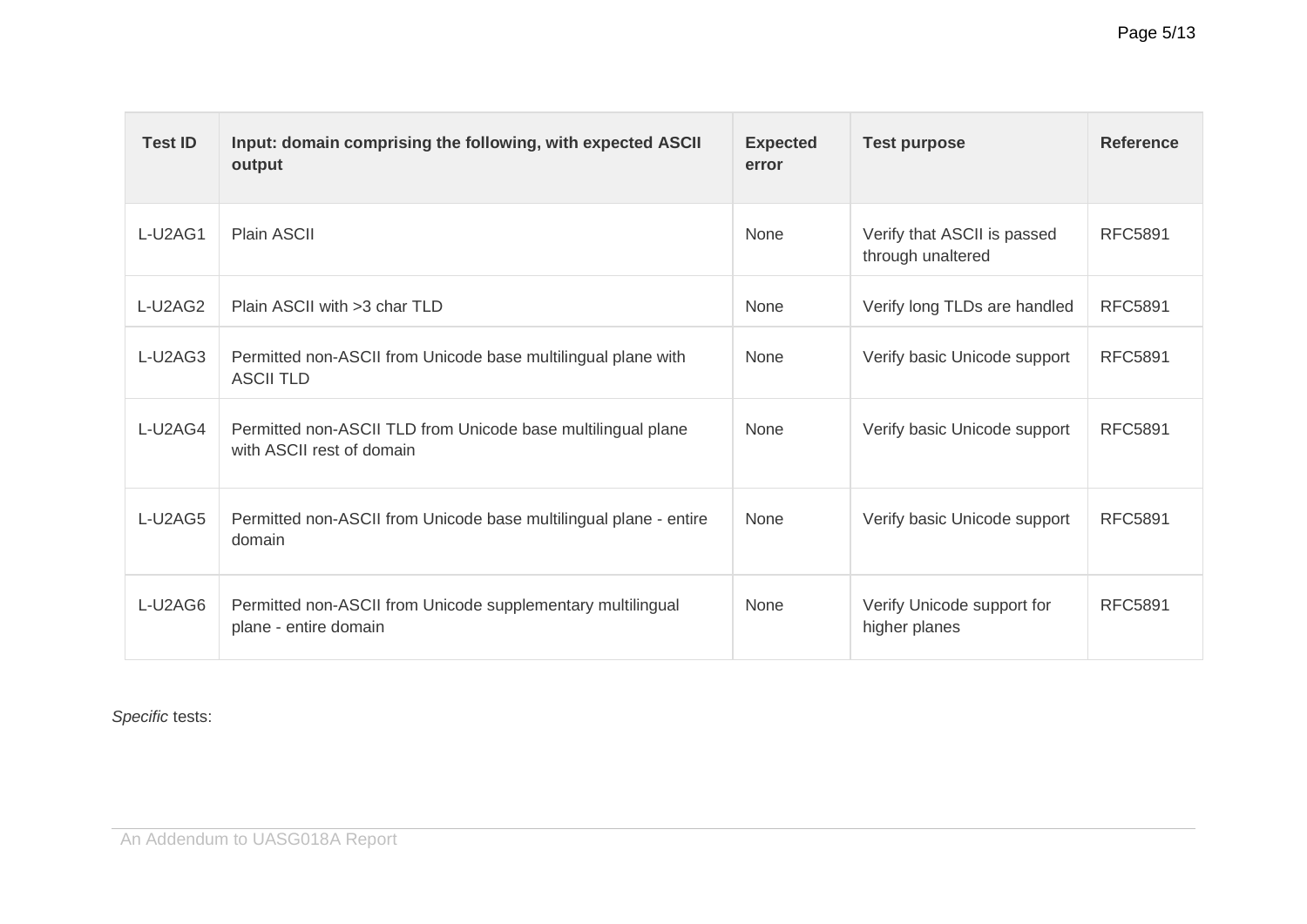| <b>Test ID</b> | Input: domain comprising the following, with expected ASCII<br>output                                                                      | <b>Expected</b><br>error | <b>Test purpose</b>                     | <b>Reference</b>        |
|----------------|--------------------------------------------------------------------------------------------------------------------------------------------|--------------------------|-----------------------------------------|-------------------------|
| L-U2AS1        | Permitted non-ASCII from Unicode base multilingual plane, labels<br>separated with . FULL STOP (U+002E)                                    | None                     | Verify basic Unicode<br>support         | <b>UTS#46</b>           |
| L-U2AS2        | Permitted non-ASCII from Unicode base multilingual plane, labels<br>separated with . FULLWIDTH FULL STOP (U+FF0E)                          | None                     | Verify basic Unicode<br>support         | <b>UTS#46</b>           |
| L-U2AS3        | Permitted non-ASCII from Unicode base multilingual plane, labels<br>separated with . IDEOGRAPHIC FULL STOP (U+3002)                        | None                     | Verify basic Unicode<br>support         | <b>UTS#46</b>           |
| L-U2AS4        | Permitted non-ASCII from Unicode base multilingual plane, labels<br>separated with . HALFWIDTH IDEOGRAPHIC FULL STOP<br>$(U+FF61)$         | None                     | Verify basic Unicode<br>support         | <b>UTS#46</b>           |
| L-U2AS5        | Permitted non-ASCII from Unicode base multilingual plane with '-'<br>(two consecutive hyphens) in the third and fourth character positions | Reject                   | Ensure malformed<br>Unicode is rejected | <b>RFC5891</b><br>§ 5.4 |
| L-U2AS6        | Permitted non-ASCII from Unicode base multilingual plane with a<br>combining mark as a first character                                     | Reject                   | Ensure malformed<br>Unicode is rejected | <b>RFC5891</b><br>§ 5.4 |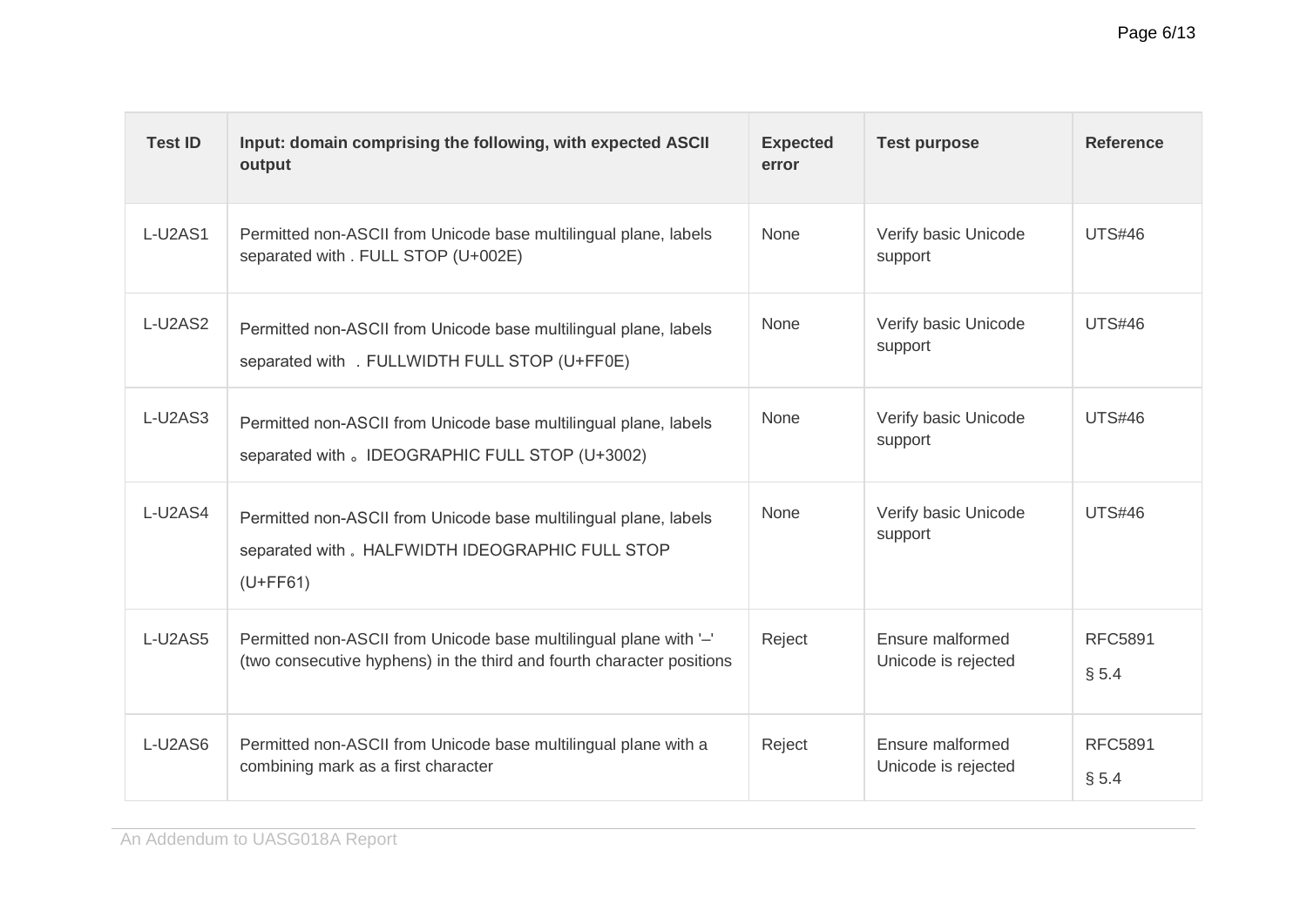| L-U2AS7         | Permitted non-ASCII from Unicode base multilingual plane but<br>containing a DISALLOWED character in a label                   | Reject      | Ensure malformed<br>Unicode is rejected | <b>RFC5891</b><br>§ 5.4 |
|-----------------|--------------------------------------------------------------------------------------------------------------------------------|-------------|-----------------------------------------|-------------------------|
| L-U2AS8         | Permitted non-ASCII from Unicode base multilingual plane but<br>containing a conforming CONTEXTJ character in a label          | None        | <b>Verify CONTEXTJ</b><br>support       | <b>RFC5891</b><br>§ 5.4 |
| L-U2AS9         | Permitted non-ASCII from Unicode base multilingual plane but<br>containing a non-conforming CONTEXTJ character in a label      | Reject      | <b>Verify CONTEXTJ</b><br>support       | <b>RFC5891</b><br>§ 5.4 |
| <b>L-U2AS10</b> | Permitted non-ASCII from Unicode base multilingual plane but<br>containing a conforming CONTEXTO character in a label          | <b>None</b> | <b>Verify CONTEXTO</b><br>support       | <b>RFC5891</b><br>§ 5.4 |
| <b>L-U2AS11</b> | Permitted non-ASCII from Unicode base multilingual plane but<br>containing an UNASSIGNED character in a label                  | Reject      | Ensure malformed<br>Unicode is rejected | <b>RFC5891</b><br>§ 5.4 |
| L-U2AS12        | Permitted non-ASCII from Unicode base multilingual plane but<br>containing a label that is 64 characters or longer in ACE form | Reject      | Ensure malformed<br>Unicode is rejected | <b>RFC5891</b>          |
| <b>L-U2AS13</b> | Permitted non-ASCII from Unicode supplementary multilingual plane<br>but containing a DISALLOWED character in a label          | Reject      | Ensure malformed<br>Unicode is rejected | <b>RFC5891</b>          |
| L-U2AS14        | Permitted non-ASCII from Unicode supplementary multilingual plane<br>but containing an UNASSIGNED character in a label         | Reject      | Ensure malformed<br>Unicode is rejected | <b>RFC5891</b>          |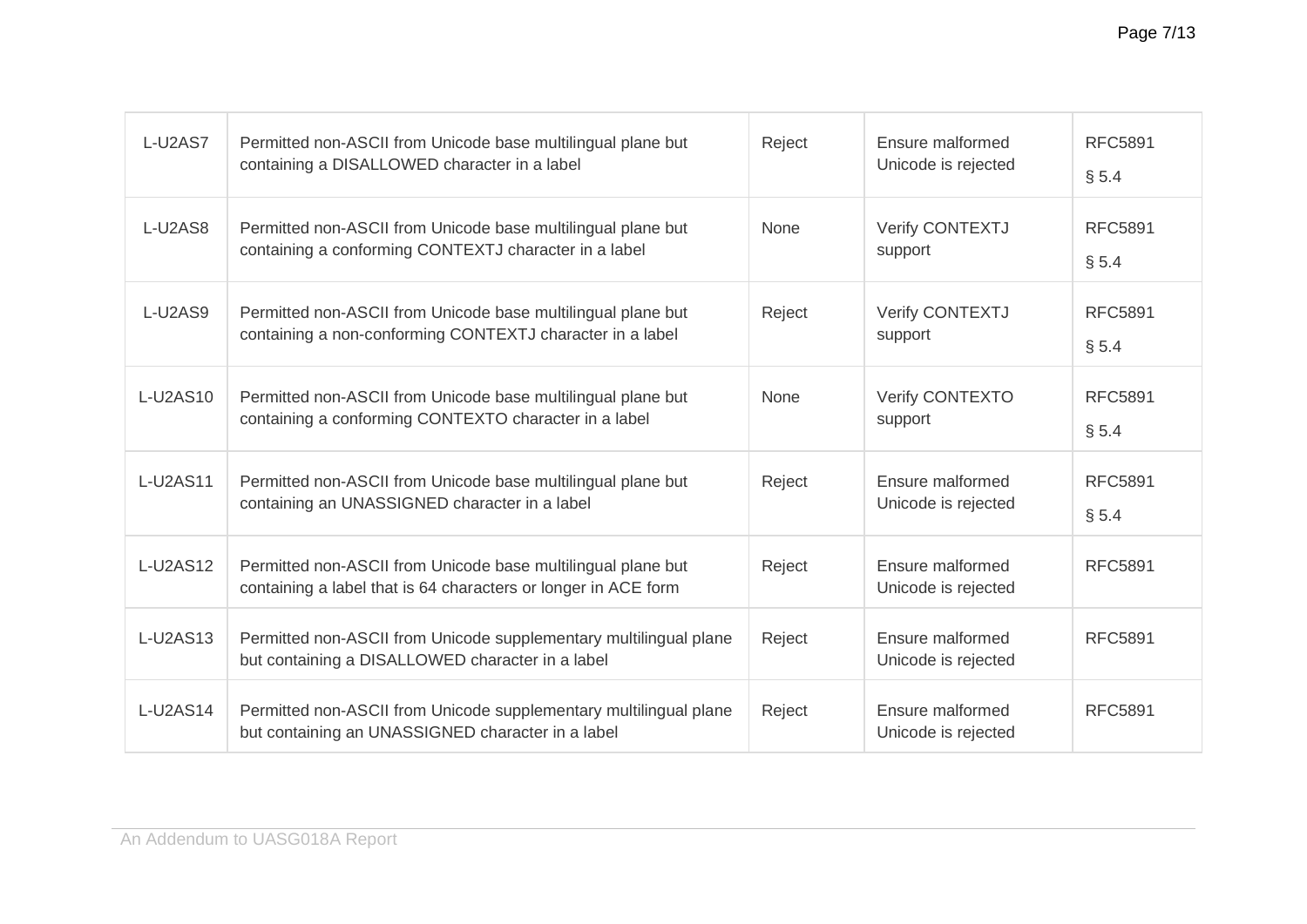| L-U2AS15 | Permitted non-ASCII from Unicode base multilingual plane not<br>compliant with the requirements for right-to-left characters specified<br>in the Bidi document (RFC5893) | Reject<br>(SHOULD) | See if Bidi checking<br>happens | <b>RFC5891</b><br>§ 5.4 |
|----------|--------------------------------------------------------------------------------------------------------------------------------------------------------------------------|--------------------|---------------------------------|-------------------------|
|----------|--------------------------------------------------------------------------------------------------------------------------------------------------------------------------|--------------------|---------------------------------|-------------------------|

### <span id="page-7-0"></span>L-A2U: IDNA2008 - Convert ASCII domain name to Unicode

Convert a domain name in ASCII to Unicode using the process described in RFC5891.

*General* tests:

| <b>Test ID</b> | Input: domain comprising the following ASCII, with expected<br>Unicode output | <b>Expected</b><br>error | <b>Test purpose</b>                              | <b>Reference</b> |
|----------------|-------------------------------------------------------------------------------|--------------------------|--------------------------------------------------|------------------|
| L-A2UG1        | Plain ASCII                                                                   | None                     | Verify that ASCII is passed<br>through unaltered | <b>RFC5891</b>   |
| L-A2UG2        | Plain ASCII with >3 char TLD                                                  | None                     | Verify long TLDs are<br>handled                  | <b>RFC5891</b>   |
| L-A2UG3        | ACE domain with ASCII TLD                                                     | None                     | Verify basic Unicode<br>support                  | <b>RFC5891</b>   |
| L-A2UG4        | ACE TLD with ASCII rest of domain                                             | None                     | Verify basic Unicode<br>support                  | <b>RFC5891</b>   |
| L-A2UG5        | Permitted non-ASCII from Unicode base multilingual plane - entire<br>domain   | None                     | Verify basic Unicode<br>support                  | <b>RFC5891</b>   |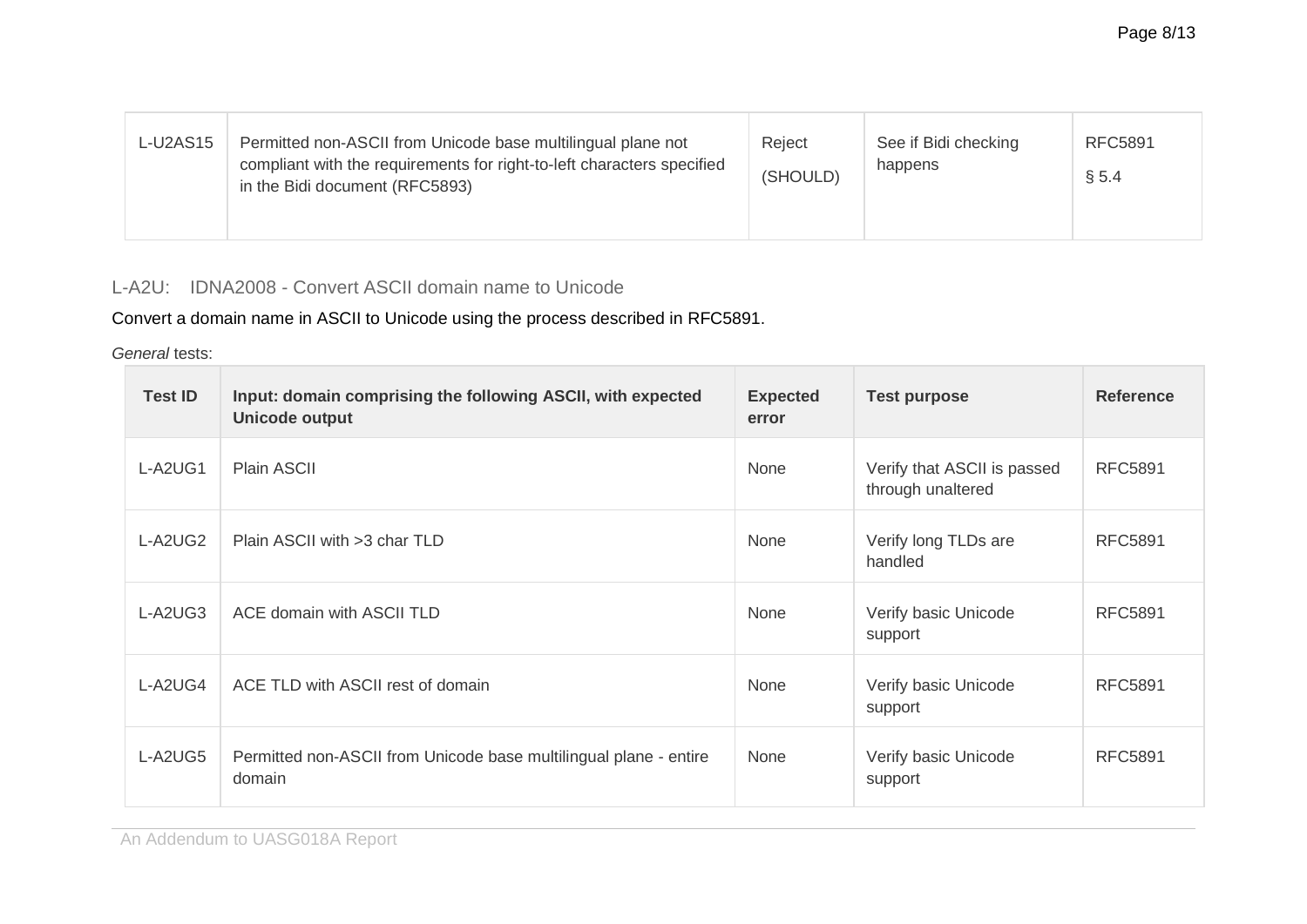| $L$ -A2UG6 | Permitted non-ASCII from Unicode supplementary multilingual<br>plane - entire domain | <b>None</b> | Verify basic Unicode<br>support | <b>RFC5891</b> |
|------------|--------------------------------------------------------------------------------------|-------------|---------------------------------|----------------|
|------------|--------------------------------------------------------------------------------------|-------------|---------------------------------|----------------|

*Specific* tests:

| <b>Test ID</b> | Input: domain comprising the following ASCII, with expected<br>Unicode output | <b>Expected</b><br>error | <b>Test purpose</b> | <b>Reference</b>         |
|----------------|-------------------------------------------------------------------------------|--------------------------|---------------------|--------------------------|
| L-A2US1        | A-label, not all in lowercase                                                 | Accept                   | A-label validation  | <b>RFC3492</b><br>$\S$ 5 |
| L-A2US2        | A-label that ends with '-' (hyphen)                                           | Reject                   | A-label validation  | <b>RFC3492</b><br>§ 5    |
| L-A2US3        | A-label that starts with '-' (hyphen)                                         | Reject                   | A-label validation  | <b>RFC3492</b><br>$\S$ 5 |

### <span id="page-8-0"></span>**High-level functions**

For these tests, labels complying with Bidi Rule (RFC5893) should be evaluated when relevant.

<span id="page-8-1"></span>H-DNS: Domain name - syntactic check

Perform a syntactic check on a domain name. Determine whether the name appears to be correctly formed. If any part of the name already appears to be in ASCII form (an A-label), verify it can be converted to Unicode.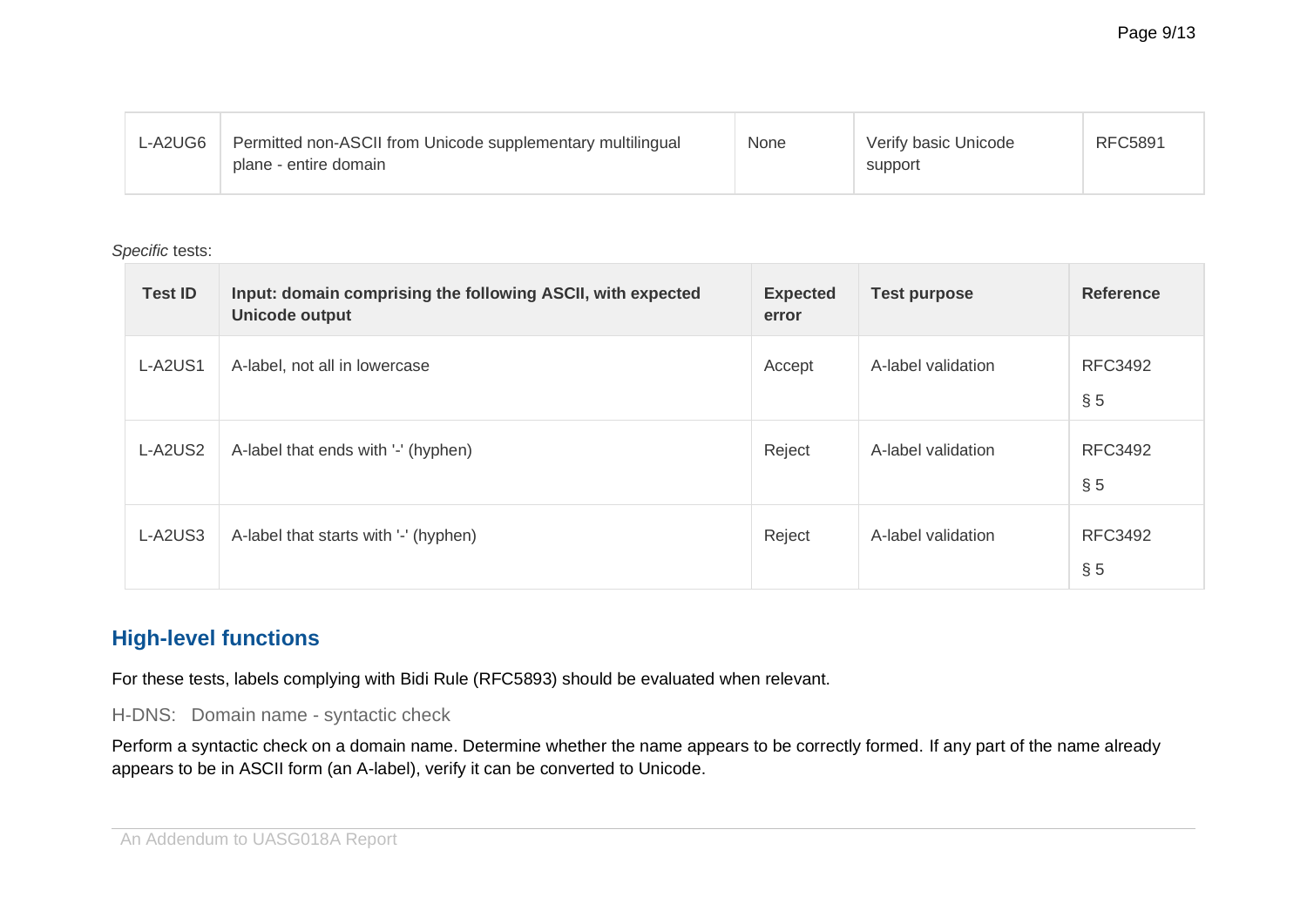This test should run all the tests described in L-U2A: IDNA2008 - Convert Unicode domain name to ASCII lookup form above and verify that the conversion does not produce an error. In addition, the following tests should also be run. These are all *specific* tests.

| <b>Test ID</b> | Input: domain comprising the following                                                                                                                                                                                                                           | <b>Expected</b><br>error | <b>Test purpose</b>         | <b>Reference</b> |
|----------------|------------------------------------------------------------------------------------------------------------------------------------------------------------------------------------------------------------------------------------------------------------------|--------------------------|-----------------------------|------------------|
| H-DNSS1        | Permitted non-ASCII from Unicode base multilingual plane with ASCII<br>'.invalid' TLD                                                                                                                                                                            | None                     | Verify Unicode support      | <b>RFC5891</b>   |
| H-DNSS2        | Permitted non-ASCII from Unicode base multilingual plane with empty<br>label $($ '.'.')                                                                                                                                                                          | Reject                   | Check domain<br>composition | <b>RFC1035</b>   |
| H-DNSS3        | Permitted non-ASCII from Unicode base multilingual plane with no<br>label separator character, i.e. none of the following:<br>FULL STOP (U+002E)<br>. FULLWIDTH FULL STOP (U+FF0E)<br>IDEOGRAPHIC FULL STOP (U+3002)<br>HALFWIDTH IDEOGRAPHIC FULL STOP (U+FF61) | Reject                   | Check domain<br>composition | <b>SAC053</b>    |

#### <span id="page-9-0"></span>H-ES: Email address - syntactic check

Perform a syntactic check on an email address. Determine whether the address appears to be correctly formed.

*General* tests:

The *general* test email addresses should include all domain test cases from the *general* tests from Domain name: syntactic check.

| <b>Test ID</b> | Input: email address comprising the following | <b>Expected</b><br>error | Test purpose | <b>Reference</b> |
|----------------|-----------------------------------------------|--------------------------|--------------|------------------|
|----------------|-----------------------------------------------|--------------------------|--------------|------------------|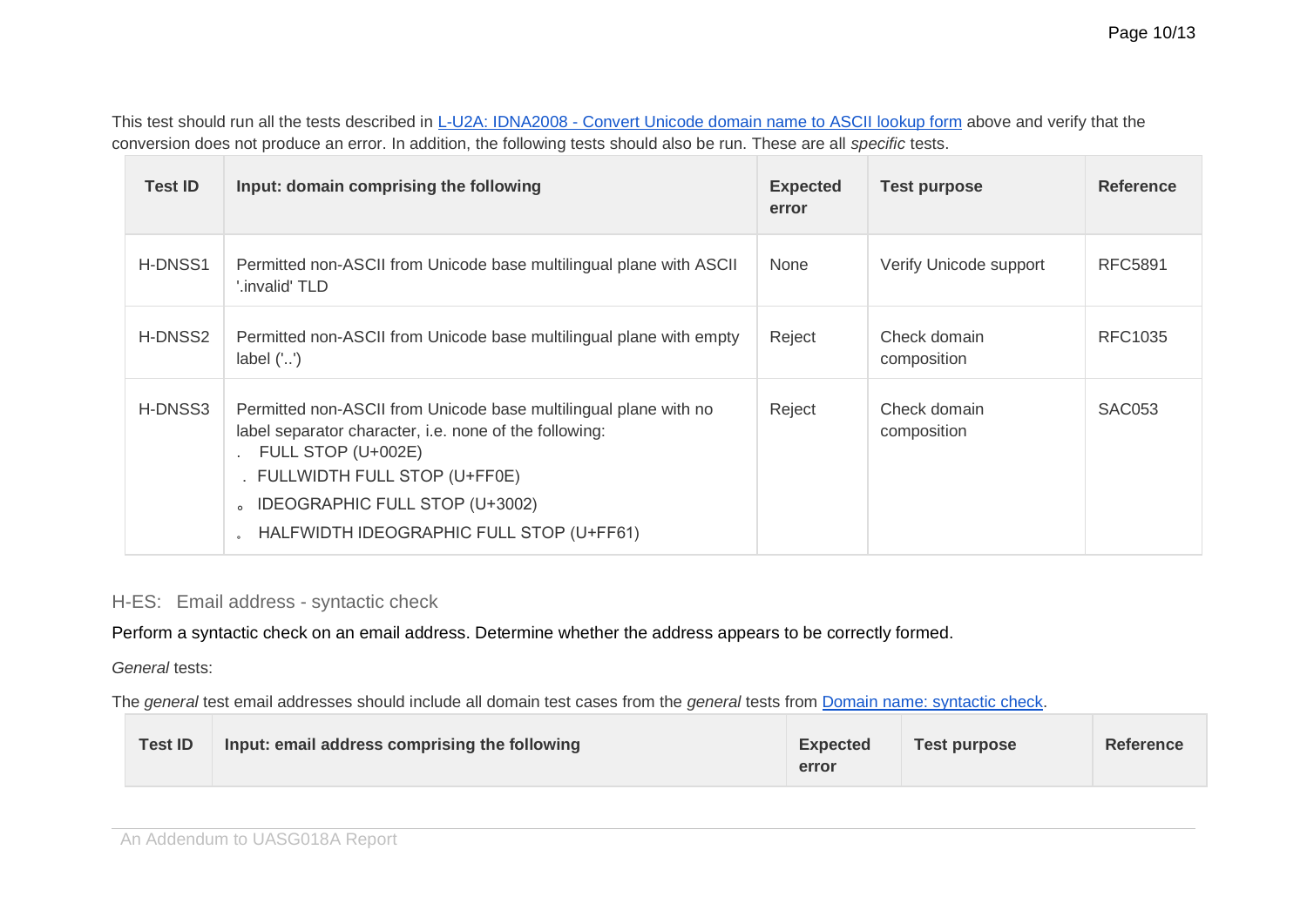| H-ESG1             | Plain ASCII local part, '@' permitted non-ASCII from Unicode base<br>multilingual plane domain                                            | None        | Verify Unicode support           | <b>RFC6531</b> |
|--------------------|-------------------------------------------------------------------------------------------------------------------------------------------|-------------|----------------------------------|----------------|
| H-ESG <sub>2</sub> | Unicode local part from base multilingual plane, '@' plain ASCII domain                                                                   | None        | Verify Unicode support           | <b>RFC6531</b> |
| H-ESG3             | Unicode local part from base multilingual plane, '@' permitted non-ASCII<br>from Unicode base multilingual plane domain                   | None        | Verify Unicode support           | <b>RFC6531</b> |
| H-ESG4             | Unicode local part from supplementary multilingual plane, '@' permitted<br>non-ASCII from Unicode supplementary multilingual plane domain | <b>None</b> | Verifying local part<br>handling | RFC6531        |

#### *Specific* tests:

| <b>Test ID</b> | Input: email address comprising the following                                            | <b>Expected</b><br>error | <b>Test purpose</b>              | <b>Reference</b> |
|----------------|------------------------------------------------------------------------------------------|--------------------------|----------------------------------|------------------|
| H-ESS1         | Plain ASCII local part including '@', '@' plain ASCII domain                             | Reject                   | Verifying local part<br>handling | <b>RFC6531</b>   |
| H-ESS2         | Quoted plain ASCII string local part including '@', '@' plain ASCII domain               | None                     | Verifying local part<br>handling | <b>RFC6531</b>   |
| H-ESS3         | Unicode local part from base multilingual plane including '@', '@' plain ASCII<br>domain | Reject                   | Verifying local part<br>handling | <b>RFC6531</b>   |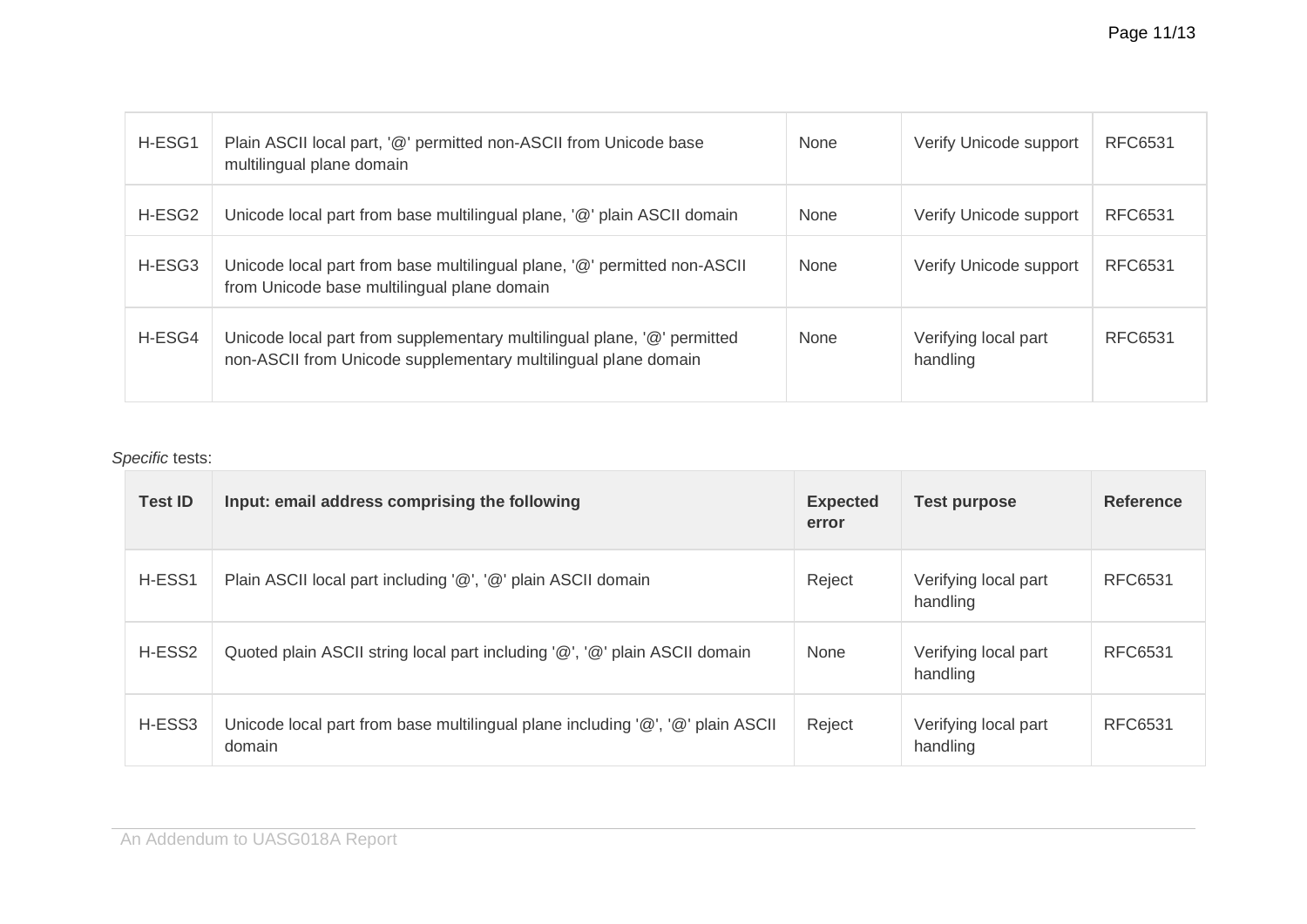| H-ESS4 | Quoted Unicode string local part from base multilingual plane including '@',<br>'@' plain ASCII domain                                                              | <b>None</b> | Verifying local part<br>handling | <b>RFC6531</b> |
|--------|---------------------------------------------------------------------------------------------------------------------------------------------------------------------|-------------|----------------------------------|----------------|
| H-ESS5 | Unicode local part from supplementary multilingual plane including '@', '@'<br>permitted non-ASCII from Unicode supplementary multilingual plane domain             | Reject      | Verifying local part<br>handling | RFC6531        |
| H-ESS6 | Quoted Unicode string local part from supplementary multilingual plane, '@'<br>permitted non-ASCII from Unicode supplementary multilingual plane domain             | <b>None</b> | Verify Unicode support           | RFC6531        |
| H-ESS7 | Quoted Unicode string local part from supplementary multilingual plane plus<br>'@', '@' permitted non-ASCII from Unicode supplementary multilingual plane<br>domain | <b>None</b> | Verifying local part<br>handling | RFC6531        |

### <span id="page-11-0"></span>H-ID: Identifier - Identifier lookup

Compare the identifier stored in the system against the one used to authenticate by the user.

*General* tests:

| <b>Test ID</b> | <b>Input: Registration</b><br>username | <b>Input: Login</b>             | <b>Expected match</b> | <b>Test purpose</b>        | <b>Reference</b> |
|----------------|----------------------------------------|---------------------------------|-----------------------|----------------------------|------------------|
| H-IDG1         | Plain ASCII identifier                 | Same plain ASCII<br>identifier  | Yes                   | Verify basic ASCII support | <b>RFC8264</b>   |
| H-IDG2         | Unicode identifier, NFD form           | Unicode identifier,<br>NFC form | Yes                   | Verify Unicode equivalence | <b>RFC8264</b>   |